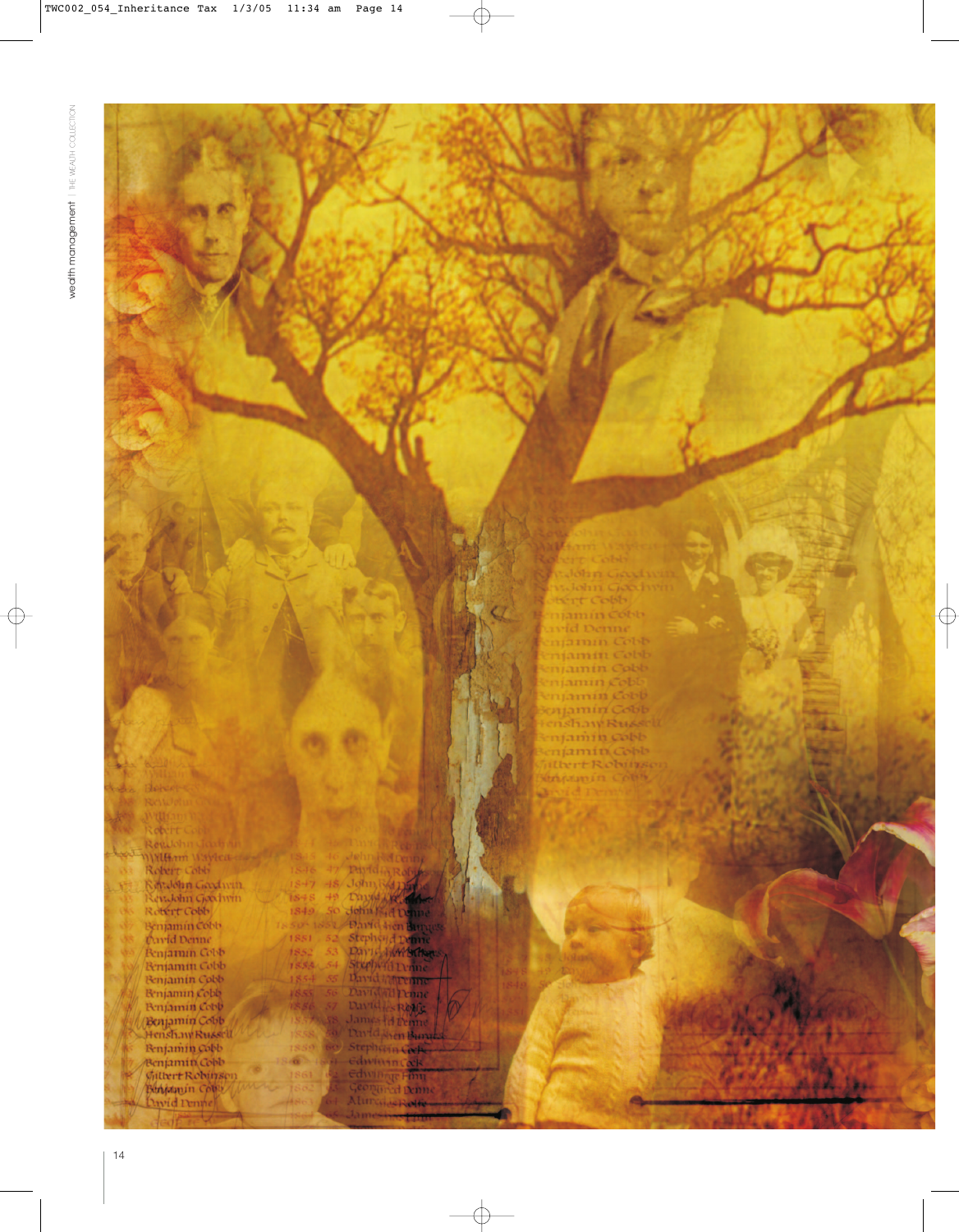# Duty calls

Inheritance tax can swallow up as much as 50 to 60 per cent of your estate when you die. Different countries have different rules, but there are several ways in which you can hold on to as much as possible, explains James Leavey.

reserving wealth from one generation to another may not be as hard as creating it, but it is much more difficult than most families believe. A recent study by investment bank JP Morgan, based on analysis of 21 years of *Forbes* magazine's rich list, found that only one in five has been able to maintain a position among the top 400 over two decades. A mere 54 of the original 400 names now remain on the list. For an overwhelming number – 205 – wealth did not grow or actually declined. 37 had their wealth 'realigned' to a wider range of owners – family members, charitable trusts and private foundations – and another 14 were removed from the list after additional research. Of the original *Forbes* 400, 90 have died, their wealth distributed to

family members, foundations and, through taxes, the US Treasury. Yes, of course you cannot take your wealth with you, but if you want to guarantee your family's future legacy, it is inheritance or estate tax that you and your financial advisers should be looking at most carefully. No one, no matter how powerful, is exempt. When Charles Woolworth died in 1947 leading a gross estate of \$17m, \$10m was deducted in estate taxes. When Conrad Hilton died in 1979 leaving \$199m, the US Government helped itself to \$105m. In 1983, Jessica Savitch's \$2m legacy was made even paltrier when 50 per cent of it was swallowed up by estate tax.

Part of the blame belongs to the Emperor Augustus, who was probably the most brilliant tax strategist of the Roman Empire, and instituted an inheritance tax to provide retirement funds for the military: 5 per cent on all inheritances, except gifts to children and spouses. Centuries later, the English and Dutch followed Augustus's lead when developing their own inheritance tax regimes.

Generally speaking, fiscal authorities around the world, driven by a growing need to raise revenues, are increasing their ability to tax wealth and have become increasingly adept at tightening the rules. 'As a result, some long-familiar strategies for minimising taxes, such as locating assets in tax havens or translating deduction allowances liberally, are no longer effective,' states JP Morgan's detailed study, *The Challenges of Wealth*.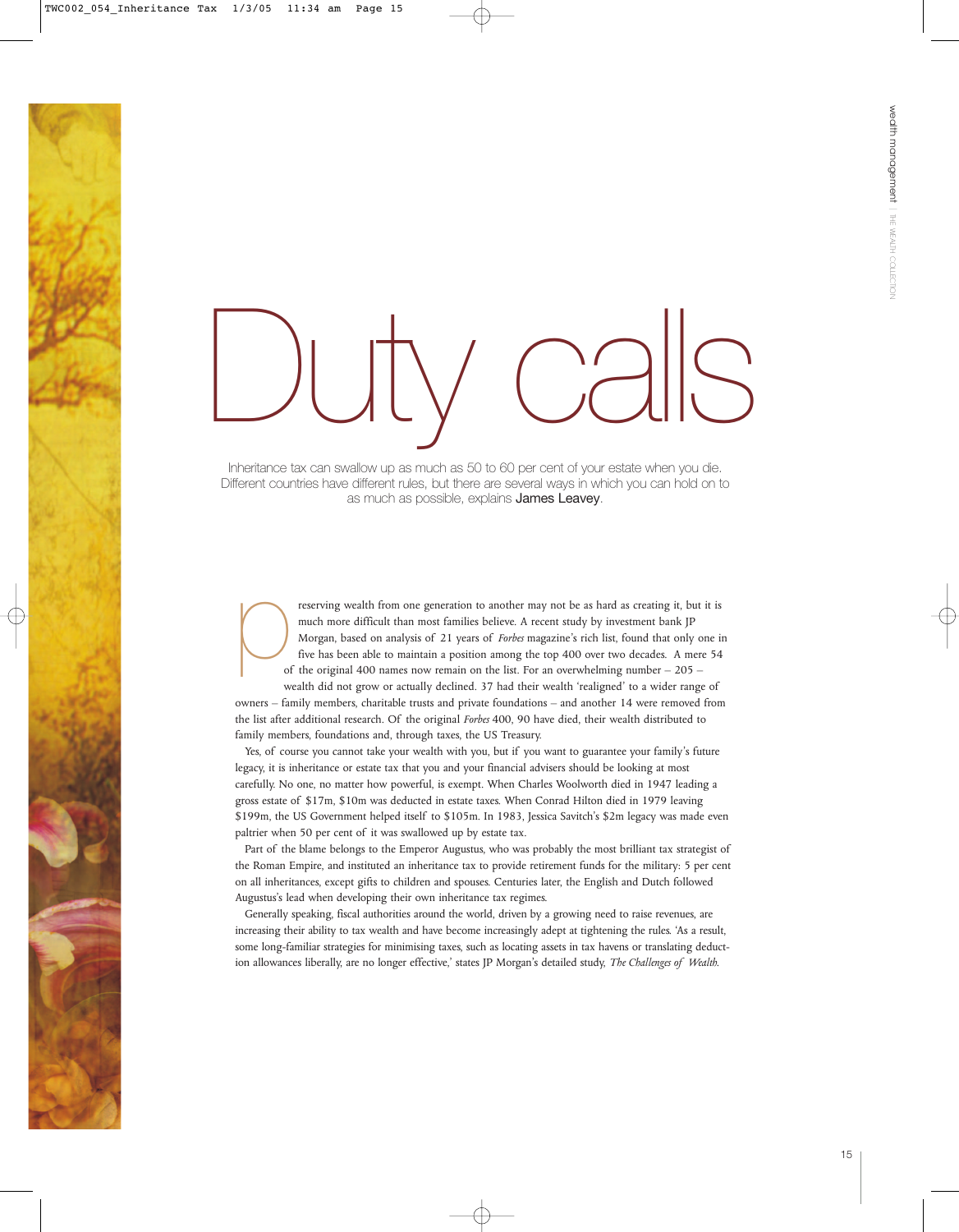'Many fortunes do not survive into the third generation, often because the relatives find it hard to manage their assets together effectively. A family with no clear decision-making process may be unable to cope with changes, whether gradual or sudden.

'A patriarch, with his wealth held in complex structures to minimise tax, may end up leaving a picture so opaque as to cause suspicion and strife among his heirs. Risk can arise when one person dominates decisionmaking. This powerful family member must pay attention to grooming future leaders, hiring professional managers and instituting appropriate family governance measures.

'Otherwise, an unexpected turn of fate, such as illness, disability or death, will quickly put the family wealth at risk. With effective planning, family members will be prepared for a wide range of possible futures – not just the one they deem most natural or most probable.'

One of the keys to passing on a larger inheritance is to involve younger generations in decision-making. JP Morgan recommends that family members should receive the information they need in a clear and readily understandable form: 'A simple summary of the family's goals, assets, cash flows and ownership is a fundamental level of information. Flexible ownership structures, such as family companies, partnerships and trusts, can reduce the family-dynamics risk by permitting some

members to take an independent path. Each structure must have the governance process to ensure that it remains consistent with the evolving tax and regulatory environment.'

## Plan ahead

Steve Harvey, senior manager of the trustee department at Coutts & Co, agrees: 'One of the most important things, in the UK at least is planning your tax as early as possible, because inheritance tax in the UK

is based on the value of your estate.

'The nil band rate at the moment is £263,000, which isn't high when you look at property values. Making gifts out of your estate during your lifetime is one way of reducing the value of your estate and reducing the inheritance tax. You can also give away your money or set up charitable trusts. If you decide that you want to pay the tax, then perhaps you should put an insurance policy in place that covers the tax when it becomes payable.'

If you give your money away, say to a charitable trust, it is immediately out of your control. As Harvey says: 'If you set up a charitable trust, you can have no further interest in that trust. If you do, then you are deemed to be making a gift with reservation and it will not be an effective gift from your estate. However, we have a number of clients who have set up charitable trusts so that their goodwill goes on into perpetuity. Properly set up and managed, it's an effective means of reducing an estate.'

<del>T</del>AMILY WITH N CLEAR DECISION-BE UNABLE TO COPE  $CHAN$ 

If you believe that charity begins at home, transferring your wealth offshore won't necessarily prevent the taxman laying his hands on a large chunk of it. 'It is a false understanding that by transferring your money offshore you can literally escape the net – you can't,' says Harvey. 'The fact that you can transfer a large bank account deposit to Jersey, Switzerland or wherever, won't help. If you are resident domicile in the UK, you will still be liable on your death for that asset to be included in your estate and to pay inheritance tax on it. If you are a non-domicile of the UK who owns assets in the UK, they can become liable to inheritance tax if they are in excess of the nil rate band.

'There are ways around that one, if you're talking about non-domicile. One example would be if you had a property in the UK that was worth, say, £1m. You could own that property through an offshore company,

> which effectively takes the UK nature of the tax out of your estate. It gets a bit complicated, and it's not an ideal solution, but there are alternatives which you can explore in that direction.'

In the UK, inheritance tax is not only a tax on assets held at death, it also applies to gifts made by individuals within seven years of transfers into discretionary trusts. On death, transfers or gifts made in the previous seven years are added to the value of assets then held by the deceased and tax is assessed by

referring to this total. Similarly, the total value of chargeable transfers made in the last seven years determines the tax payable on the last transfer.

Once seven years have elapsed since the making of a gift, it can generally be ignored. It is not then taken into account for the calculation of tax on later lifetime transfers, and is not added to the rest of the estate on death. 'This is why wealthy people really need to start planning for their inheritance tax as early as they can,' said Harvey, 'for then they can start using that seven-year period.'

A few people spend their time floating around the world like the Flying Dutchman and claim to be stateless. Is the concept of a stateless individual plausible from a tax point of view? 'That won't work because everybody has a domicile under UK law,' said Harvey. 'You can choose a domicile or country of choice as you move through life, and that's fine. You will always have a domicile, and if you return to the UK you will pick up that domicile again. Domicile is very important as far as inheritance tax goes. The chap who is wandering the seven seas on his yacht still has a domicile – usually the country where his father was born – and if he hasn't relinquished it, it will still apply.'

### Marriage guidance

The good news is there is no inheritance tax payable on the transfer of assets between a husband and wife. However, whatever is passed on to the